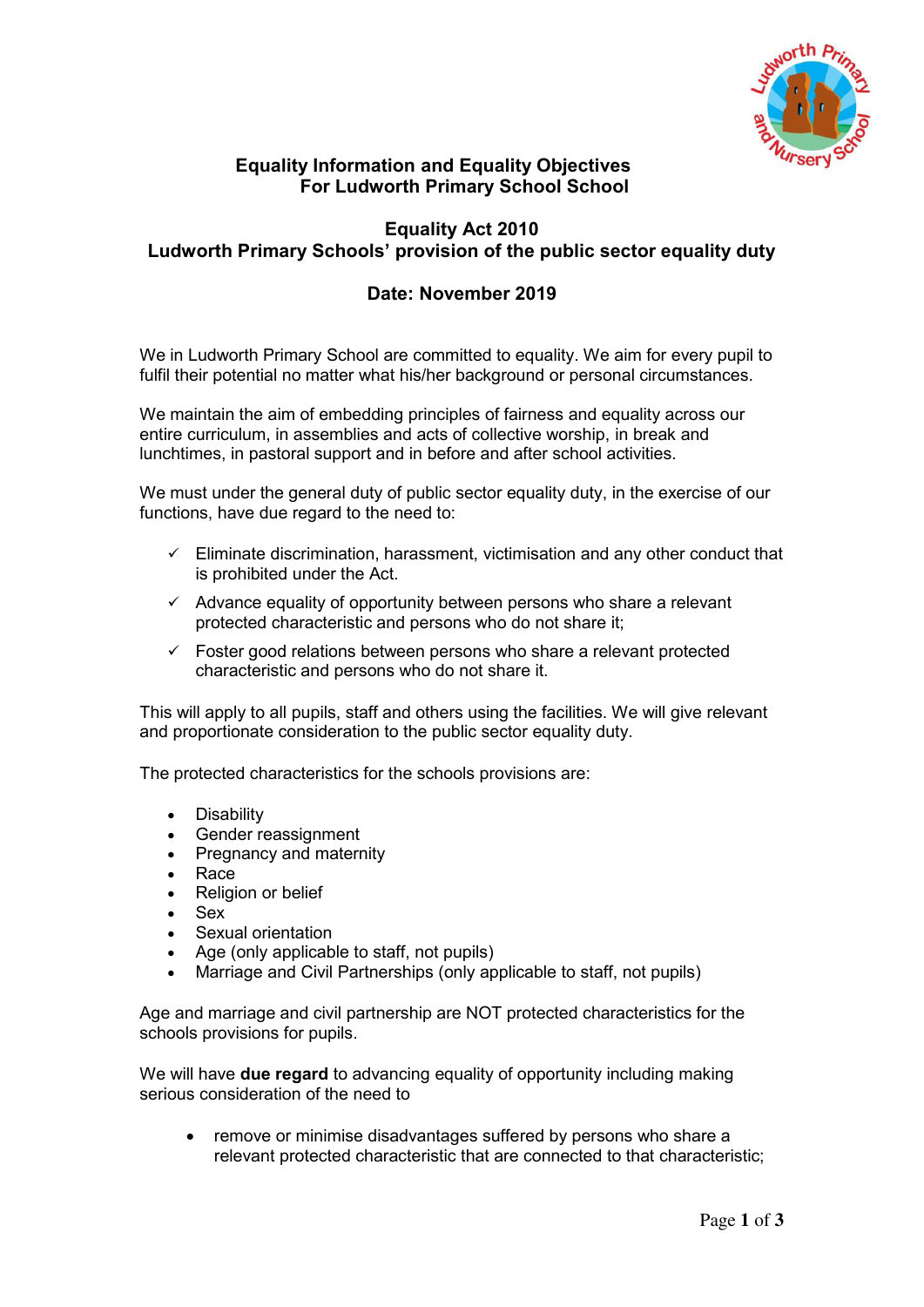- take steps to meet the needs of persons who share a protected characteristic that are different from the needs of persons who do not share it;
- encourage persons who share a relevant protected characteristic to participate in public life or in any activity in which participation by such persons is disproportionately low.

We will take into account the six Brown principles of 'due regard'

- **awareness –** all staff know and understand what the law requires
- **timeliness**  implications considered before they are implemented
- **rigour –** open-minded and rigorous analysis, including parent/pupil voice
- **non-delegation –** the PSED cannot be delegated
- **continuous –** ongoing all academic year
- **record-keeping –** keep notes and records of decisions & meetings

We welcome the opportunity to be transparent and accountable. To this end we fulfil the specific duties of the Act by:

- $\checkmark$  publishing our equality information
- $\checkmark$  publishing our equality objectives

We aim to make the information accessible, easy to read and easy to find.

### *Equality Information:*

We maintain confidentiality and work to data protection principles. As we have fewer than 150 staff, we have chosen not to publish our equality information so that no staff member can be identified.

| Age                                        | We have pupils aged from 2 to 11 years old in our<br>school.                                                                                                                                             |
|--------------------------------------------|----------------------------------------------------------------------------------------------------------------------------------------------------------------------------------------------------------|
| <b>Disability</b>                          | Our numbers are so small it would not be<br>appropriate to publish this information.<br>We ensure reasonable adjustments are made where<br>appropriate.                                                  |
| Gender reassignment                        | In full partnership with parents and carers, we<br>support any pupil in matters of gender identity.                                                                                                      |
| Pregnancy and maternity                    | We comply with our equality duty and have planned<br>to deliver education on site if and when required, or<br>offer a place at the Young Parent Group run by the<br><b>SEND &amp; Inclusion Service.</b> |
| 'Race' / ethnicity                         | Our numbers are so small it would not be<br>appropriate to publish this information.                                                                                                                     |
| EAL (English as an Additional<br>Language) | 0% EAL                                                                                                                                                                                                   |
| Religion and Belief / no belief            | Our numbers are so small it would not be<br>appropriate to publish this information                                                                                                                      |
| <b>SEND</b>                                | 17 pupils identified with a Special Educational Need.                                                                                                                                                    |

**Pupils:**